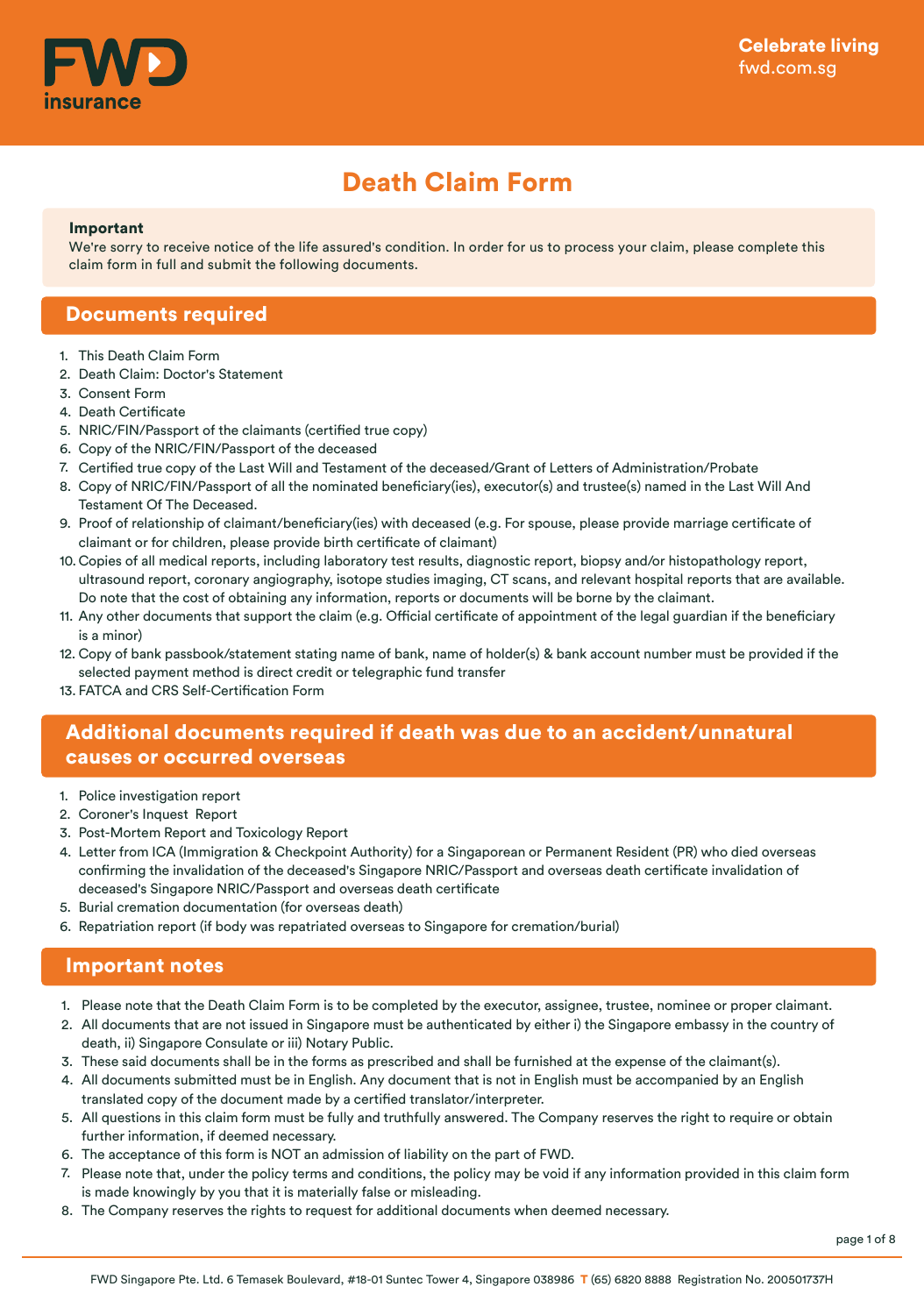

#### Policy Number

### Details of deceased

Name of deceased (as shown in NRIC/FIN/Passport)

NRIC/FIN/Passport

Deceased's last address in Singapore

**Occupation** 

Name and address of employer

#### Detail of death

| Date of death                                                                        |     |           |  |
|--------------------------------------------------------------------------------------|-----|-----------|--|
| Cause of death                                                                       |     |           |  |
| Country/place of death<br>(please specify hospital<br>name if death occurred         |     |           |  |
| in hospital)                                                                         |     |           |  |
| Was the death due to<br>self-destruction or<br>self-inflicted injuries<br>(suicide)? |     |           |  |
|                                                                                      |     |           |  |
| Was a post-mortem, toxicology<br>or coroner's inquiry held?                          | Yes | <b>No</b> |  |
| If yes, please furnish us with a copy of report                                      |     |           |  |

page 2 of 8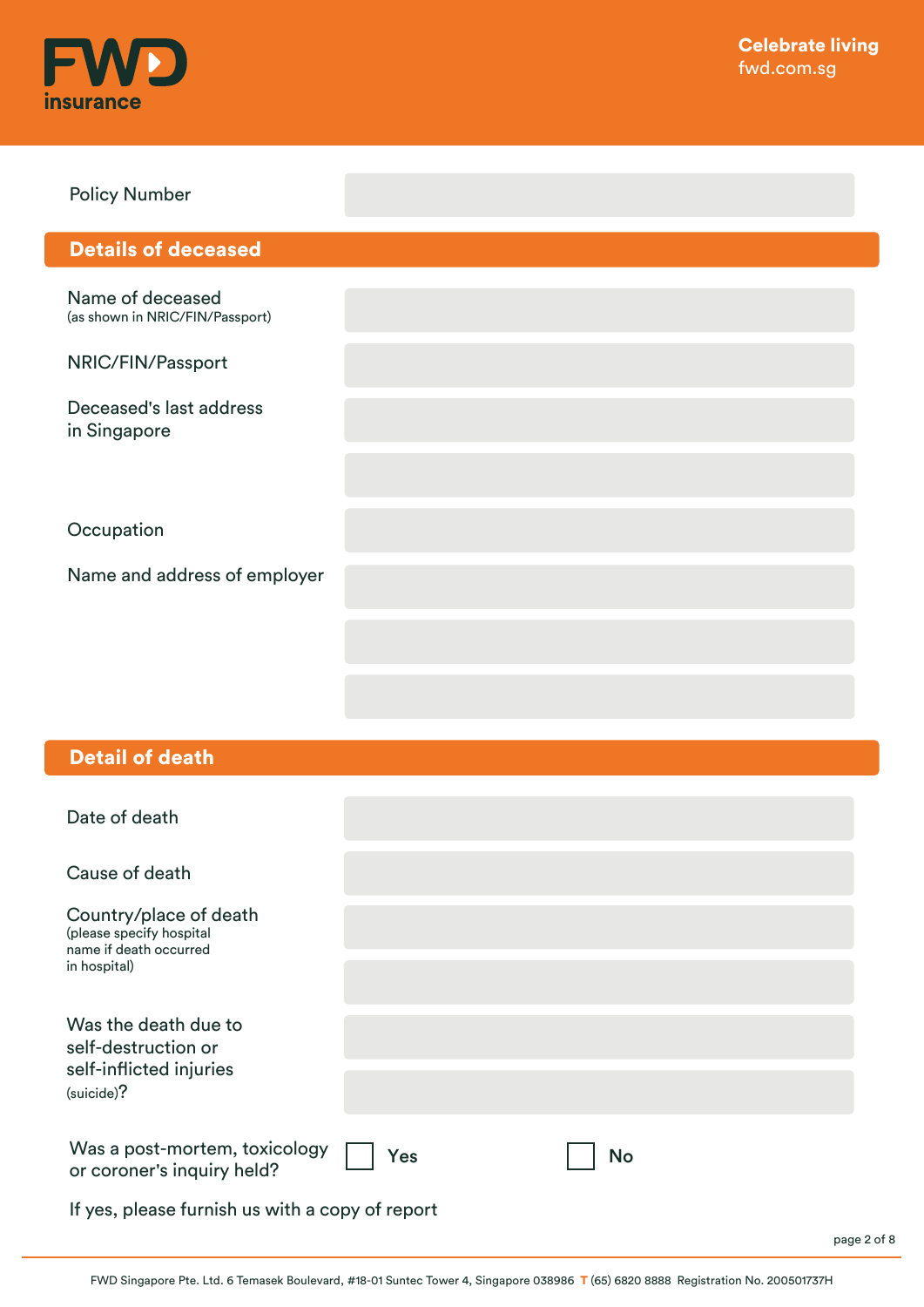

### If death occurred as a result of illness

Date deceased first presented with symptoms of illness (dd/mm/yyyy)

Date deceased first consulted a doctor for the illness (dd/mm/yyyy)

Date deceased was first diagnosed with this illness (dd/mm/yyyy)

### Please provide details of the doctor who attended to the deceased for his/her illness

| Name of doctor                |  |
|-------------------------------|--|
| Address of doctor             |  |
|                               |  |
| Date of consultation & reason |  |

Did the deceased suffer from any other illnesses/conditions? If yes, name & address of doctor/date of consultation/reason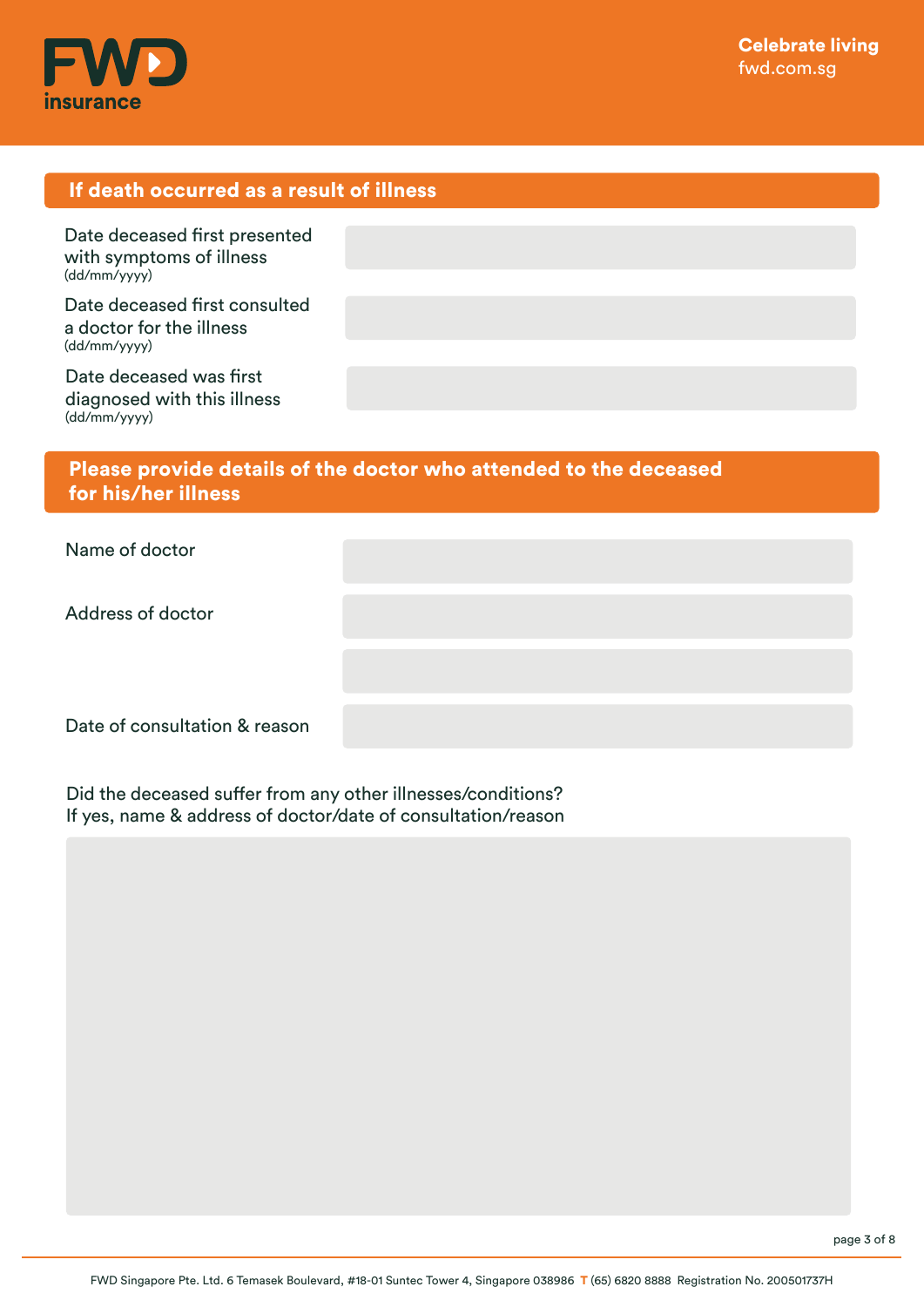

# Please provide details of deceased's regular doctor(s) and company doctor(s)

| Name of doctor                |  |
|-------------------------------|--|
| <b>Address of doctor</b>      |  |
|                               |  |
|                               |  |
| Date of consultation & reason |  |

### If death occurred as a result of an accident or unnatural cause

Date & time where the accident occurred

Place and country of accident

Please describe and provide details on how the accident occurred

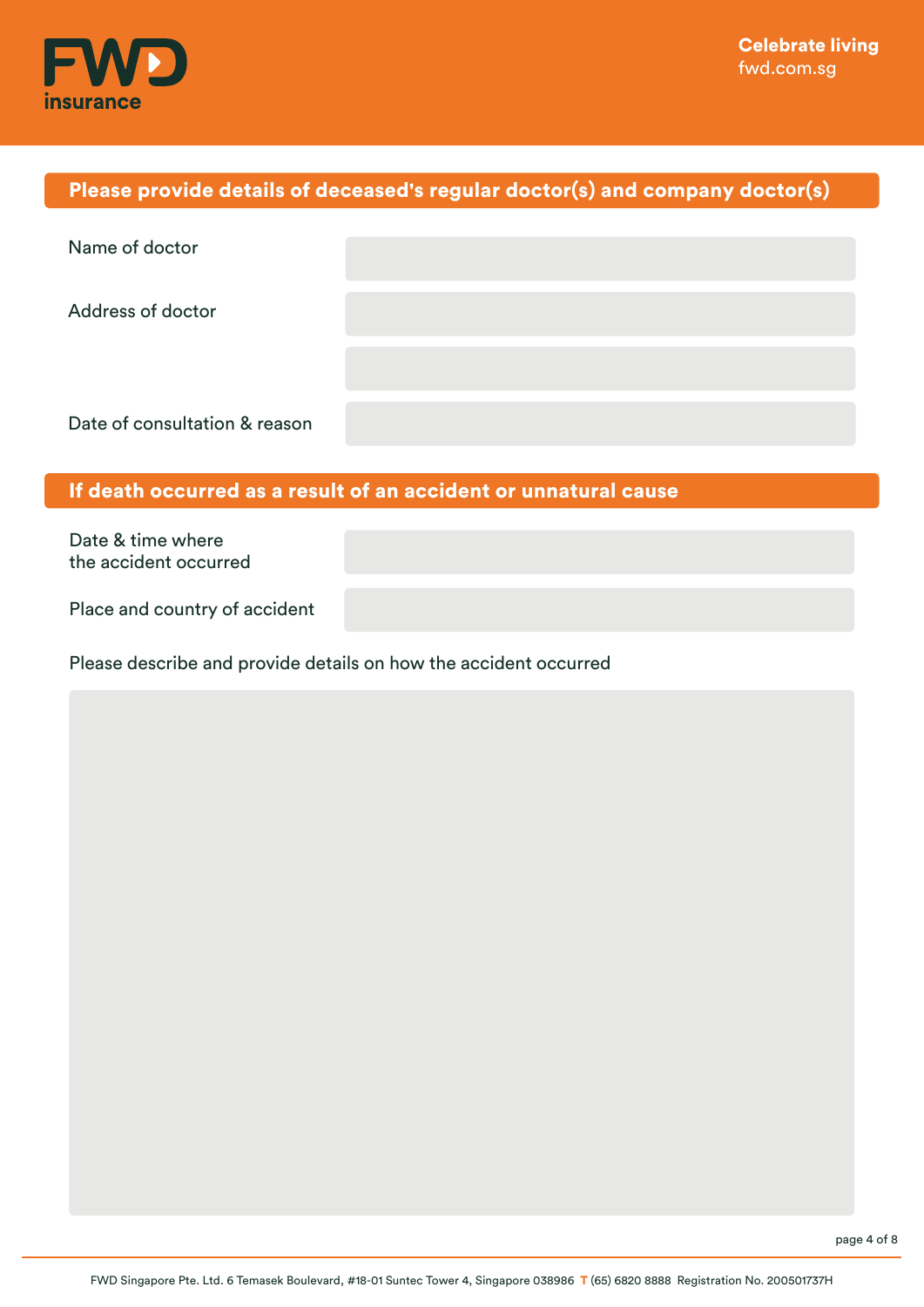

| Please describe the nature<br>and extent of injuries sustained                                                       |     |           |
|----------------------------------------------------------------------------------------------------------------------|-----|-----------|
| Was the accident reported to the police?<br>If "yes", please enclose a copy of the policy report                     | Yes | No        |
| Was there any eye-witness to the accident?<br>If "yes", please provide the name and address of witness               | Yes | <b>No</b> |
| Name                                                                                                                 |     |           |
| <b>Address</b>                                                                                                       |     |           |
| Was there an inquest or post -mortem carried out?<br>If "yes", please submit a certified copy of post mortem report. | Yes | <b>No</b> |
| If death occurred overseas                                                                                           |     |           |
| Was the deceased's body repatriated back to Singapore<br>for cremation/burial?                                       | Yes | <b>No</b> |
| If yes, please provide a copy of the letter from the ICA (Immigration & Checkpoints Authority)                       |     |           |
| Date the deceased<br>left Singapore                                                                                  |     |           |
| Purpose of visit                                                                                                     |     |           |
|                                                                                                                      |     |           |
| Length & intended length of stay                                                                                     |     |           |
| Overseas address                                                                                                     |     |           |
|                                                                                                                      |     |           |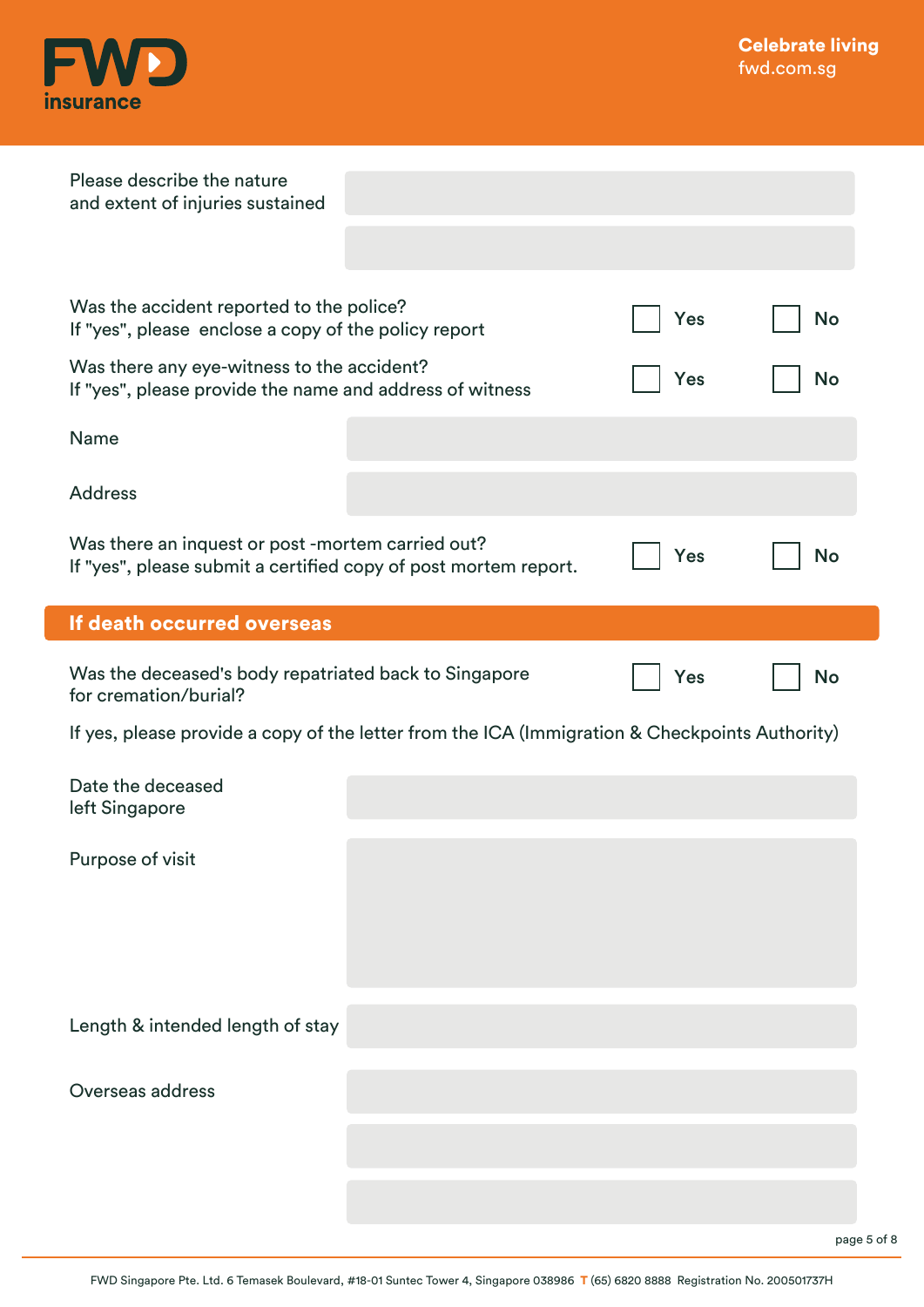

# Testament and family status

| Marital status at point of death                                                      |          |         |           |
|---------------------------------------------------------------------------------------|----------|---------|-----------|
| Who are the surviving family members of the deceased? (Name/Relationship/Age)         |          |         |           |
| spouse                                                                                | children | parents | siblings  |
| Name                                                                                  |          |         |           |
| Relationship                                                                          |          |         |           |
| Age                                                                                   |          |         |           |
| Name                                                                                  |          |         |           |
| Relationship                                                                          |          |         |           |
| Age                                                                                   |          |         |           |
| Name                                                                                  |          |         |           |
| Relationship                                                                          |          |         |           |
| Age                                                                                   |          |         |           |
| Name                                                                                  |          |         |           |
| Relationship                                                                          |          |         |           |
| Age                                                                                   |          |         |           |
| Did the deceased leave a will?                                                        |          | Yes     | <b>No</b> |
| If yes, please provide us with a copy of the last will and the executor's particulars |          |         |           |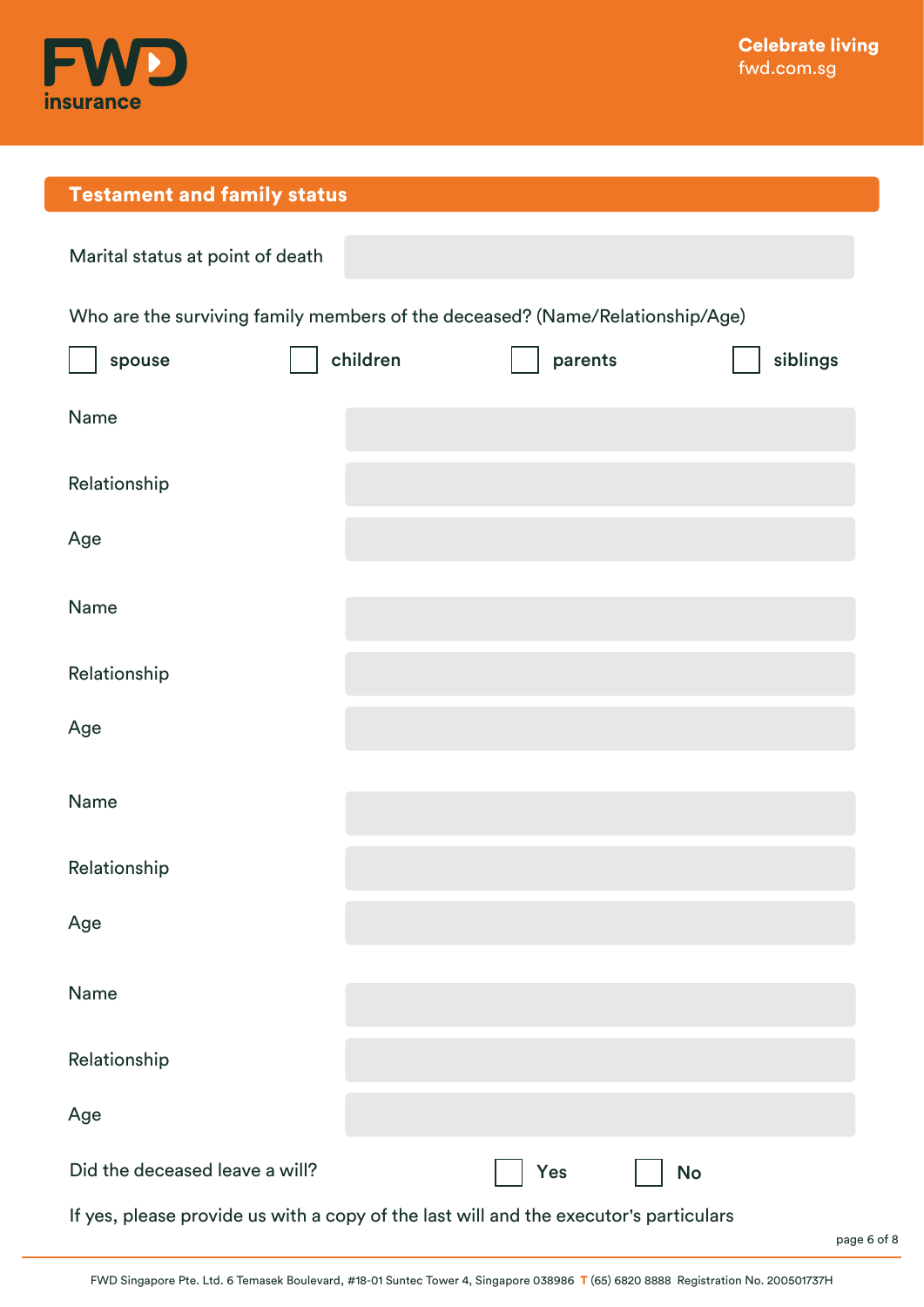

#### Other insurance

Did the deceased have any other insurance policy?

Name of the other insurance company/type of plan/date of issue/sum assured

Are there any claims submitted or to be submitted to any other insurance company in respect of this death claim? If yes, please provide details

#### Other information

Has the deceased or the claimant been bankrupt or insolvent or executed any deed or transfer for the benefit of creditors since becoming interested in the policy?

### Mode of payment

Once approved, your claim amount will be credited into your bank account. Kindly provide us with your bank account details.

| <b>Bank transfer</b>                                   | Cheque |
|--------------------------------------------------------|--------|
| Name of bank                                           |        |
| Account holder's name                                  |        |
| Account number                                         |        |
| If you prefer to receive a cheque, kindly let us know. |        |

Cheque (to be sent to the official address stated in the policy)